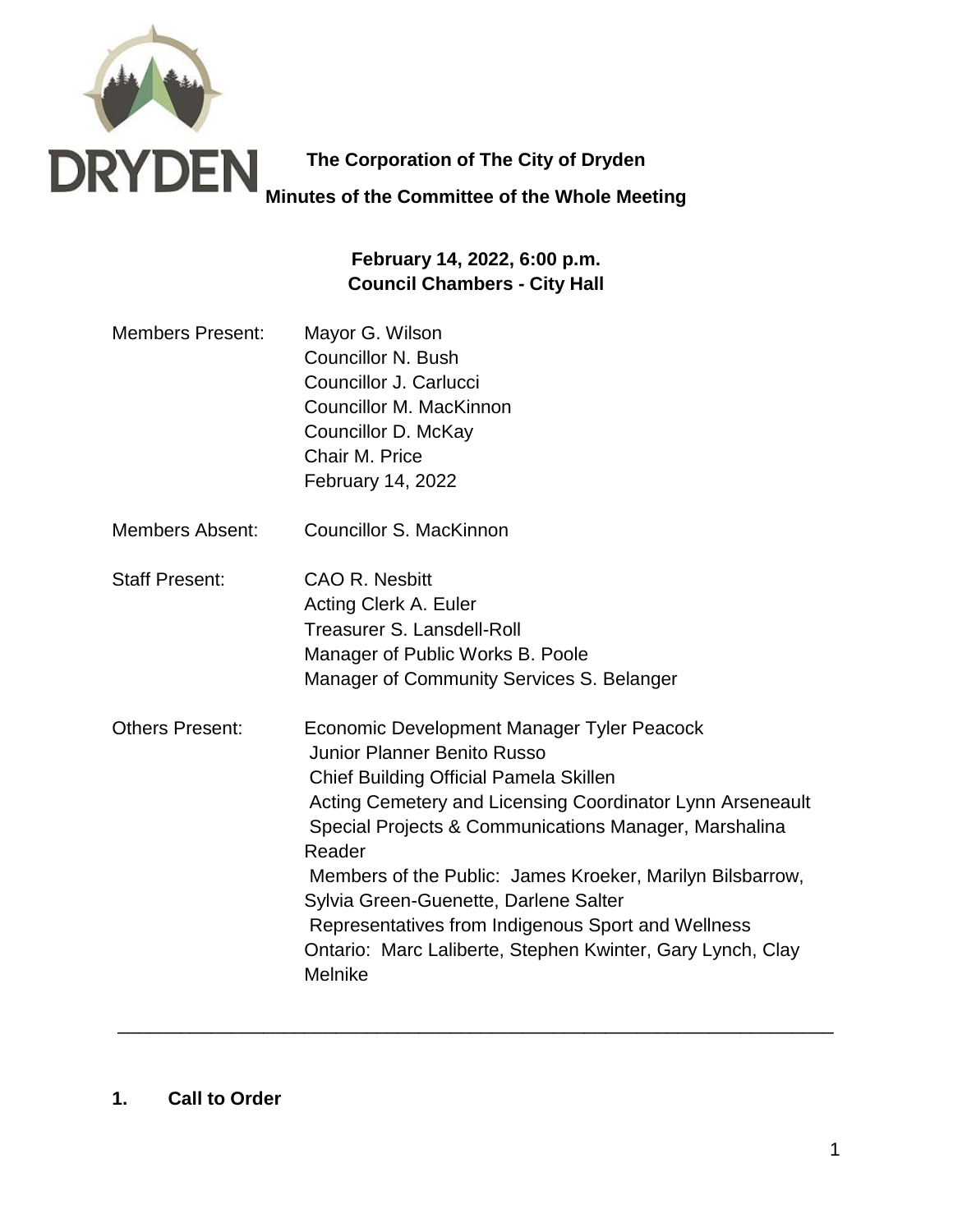Chair Councillor Price called the meeting to order at 6:00 p.m.

### **2. Declarations of Pecuniary Interest and the General Nature thereof**

a. The Agenda for this meeting.

D. McKay declared a conflict on this item. (Councillor McKay declared a conflict with Item 11(a) on the Open Agenda due to business reasons.)

Chair Councillor Price called for declarations of pecuniary interest, and the general nature thereof, under The Municipal Conflict of Interest Act with respect to the agenda for this meeting and Councillor McKay stated he had a conflict with item 11(a) due to business reasons.

a. D. McKay - Declarations of Pecuniary Interest and the General Nature thereof

Councillor McKay declared a conflict with Item 11(a) on the Open Agenda due to business reasons.

### **3. Adjournment to Closed Session**

At this time, 6:01 p.m., the Open Meeting of Committee of the Whole adjourned to the Closed Meeting.

**Moved by** J. Carlucci **Seconded by** D. McKay

THAT, Committee do hereby adjourn to a Closed Session of Committee of the Whole pursuant to Section 239 of The Municipal Act, 2001, as amended, for the following reasons:

CAO Performance Goals and Measurements (Personal matters about an identifiable individual, including municipal or local board employees)

Staff Report Administration-2022-009 Community Baseline Studies (A position, plan, procedure, criteria or instruction to be applied to any negotiations carried on, or to be carried on, by, or on behalf of the municipality or local board)

**Carried**

a. Call to Order: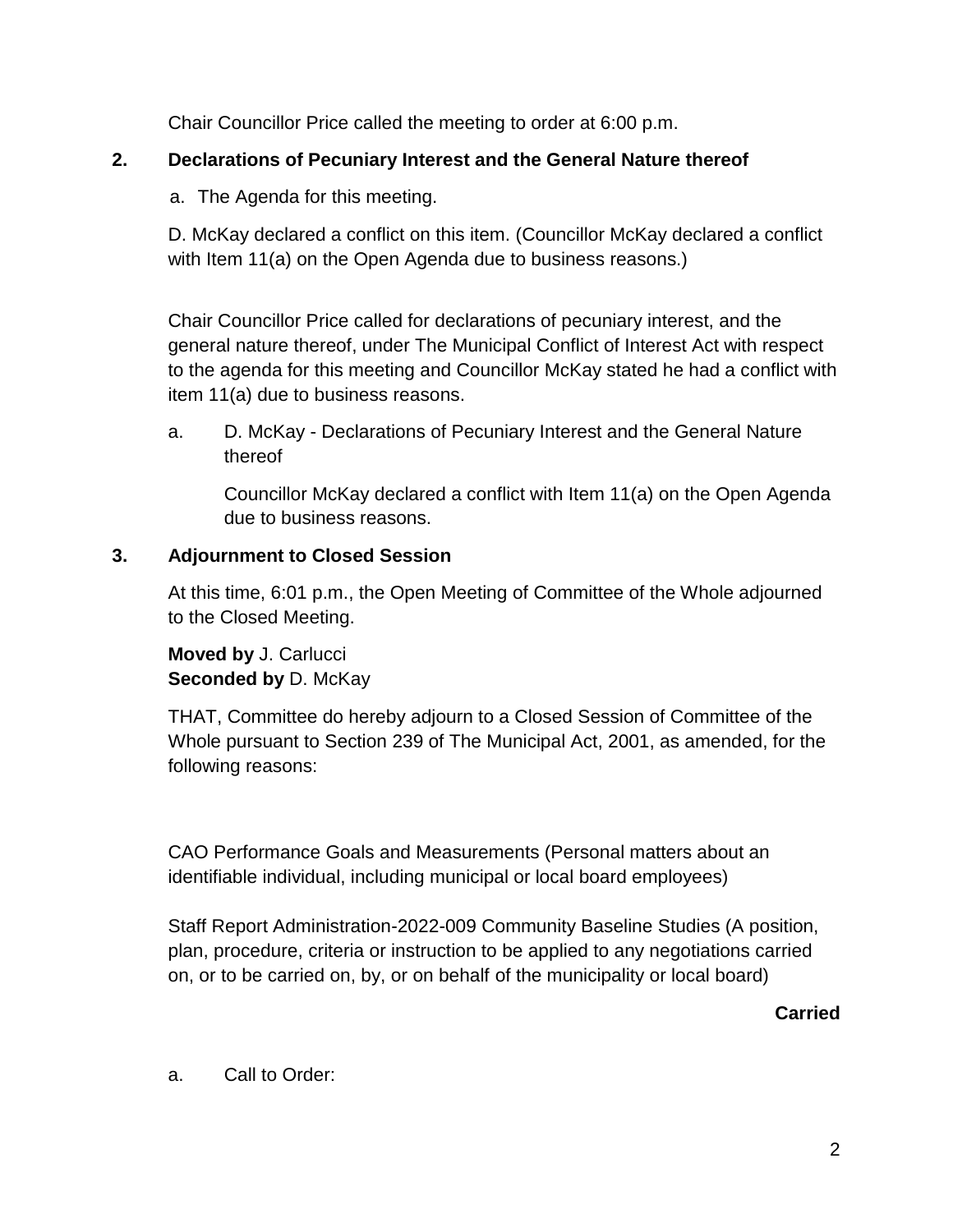- b. Declarations of Pecuniary Interest and the General Nature thereof:
- c. Closed Agenda Items:
	- 1. CAO Performance Goals and Measurements (Personal matters about an identifiable individual, including municipal or local board employees)
	- 2. Community Baseline Studies (A position, plan, procedure, criteria or instruction to be applied to any negotiations carried on, or to be carried on, by, or on behalf of the municipality or local board)
- d. Adjournment to Open Meeting:

### **4. Reconvene from Closed Session**

At this time, 6:50 p.m. the Closed Meeting of Council adjourned to the Open Meeting.

**Moved by** D. McKay **Seconded by** J. Carlucci

THAT, the Open Meeting of Committee of the Whole be reconvened.

#### **Carried**

# **5. Resumption of Open Committee of the Whole**

Chair Councillor Price called the meeting back to order at 7:00 p.m.

#### **6. Land Acknowledgement Statement**

Chair Councillor Price read the Land Acknowledgement Statement.

# **7. Report from Closed Session**

Ms. Euler advised there had been two (2) items on the Closed Agenda. On the first item Committee reviewed the process for the CAO's performance goals and measures and on the second item Committee received a report on Community Baseline Studies on which they provided direction to the CAO.

# **8. Delegations**

a. J. Kroeker, M. Bilsbarrow, D. Salter and S. Green-Guenette re Support of Dryden Nuclear Education and Engagement Committee.

Mr. Kroeker addressed Committee about concerns he has along with other groups in Dryden and surrounding area regarding the risks with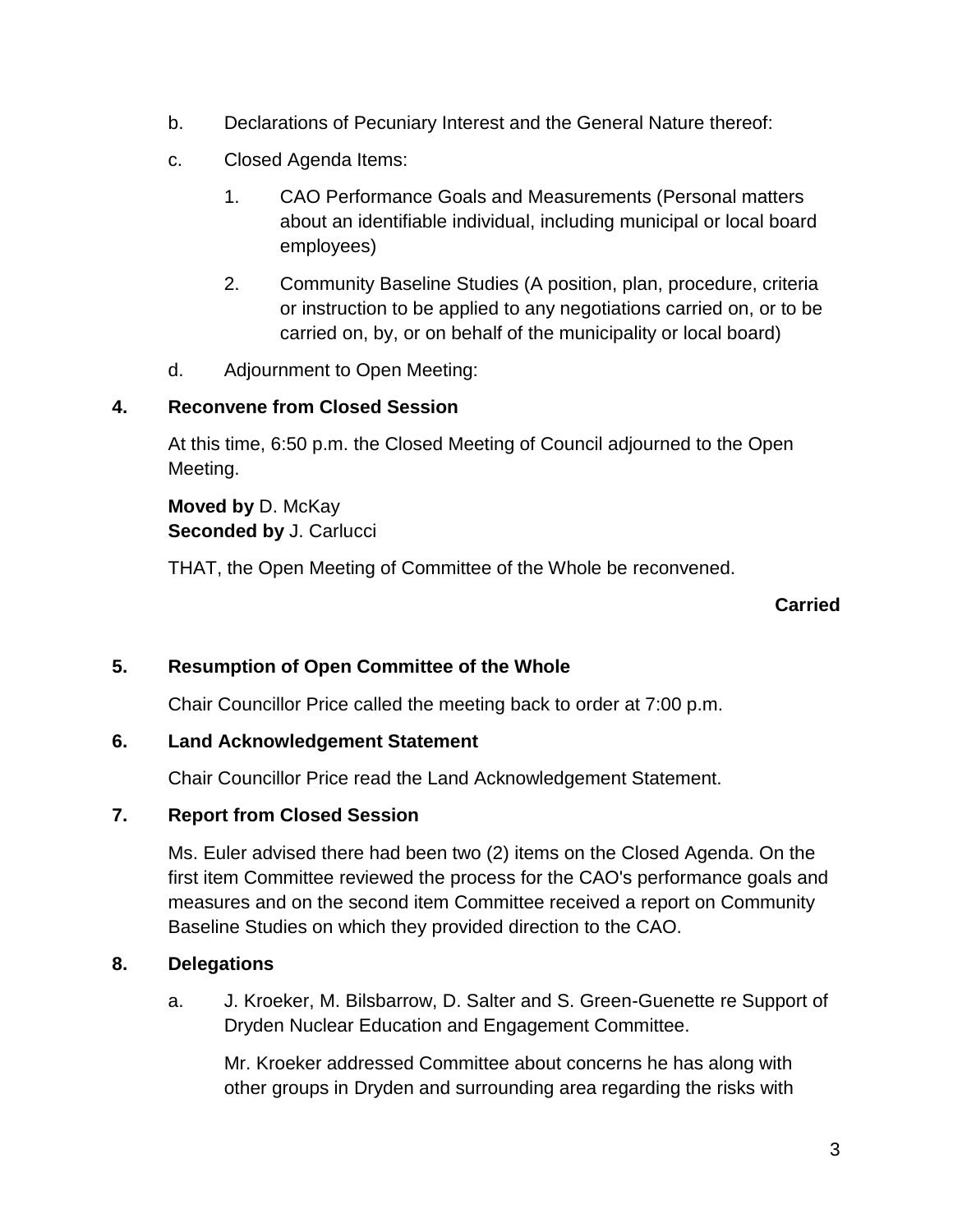storing nuclear waste nearby. Ms. Green-Guenette then spoke on behalf of the Sunset Country Spirit Alliance (SCSA) who study nuclear energy and the Nuclear Waste Management Organization's (NWMO) Adaptive Phase Management Plan. She stated the SCSA opposes this project because of the difficulties in managing safe transportation and storage of nuclear waste, noting people in the North West and beyond could be affected due to the deposit site being at the headwaters of two major Canadian watersheds. The SCSA is questioning why Ignace would be given the right to consent to a proposed \$24 billion project that could affect 2,500 km of our country. Ms. Green-Guenette stated that Dryden and surrounding areas deserve all the facts on what they may face in the future. Mr. Kroeker advised members of this group who had applied to be part of the Dryden Nuclear Education and Engagement Committee would now like to withdraw their applications. Committee thanked the presenters for their comments.

#### **9. Presentations**

a. Indigenous Sport and Wellness Ontario.

Mr. Liberte, began the presentation on Indigenous Sport and Wellness Ontario and explained their mandate is to provide opportunities to indigenous people, particularly youth, and stated that their organization has had representation at the North American Indigenous Games, as well as many other sporting tournaments and events. He also spoke of the organization's strong belief in the Truth and Reconciliation calls to action and feels that the conversion of the Dryden Golf & Curling Club to a multivenue sporting facility could address some of these issues as well as benefitting everyone in Dryden and from the North. Mr. Kwinter advised the group is on the verge of securing funding for the project. Mr. Lynch spoke in depth about the organization's sport, wellness and leadership programs for indigenous youth representing the various cultures across the province.

Mr. Melnike emphasized that they want to meet indigenous needs of the north, conduct cultural sharing and engagement and want to make sure it is done collectively to have central focus by bringing all stakeholders to the table such as City Council, surrounding First Nation communities, the Working Circle, etc. Mr. Melnike advised ISWO would be approaching the provincial government in the coming weeks for funding for the project. Regarding funding the sustainability of the project once it's underway, Mr. Kwinter advised ISWO will be the largest user of the facility and they will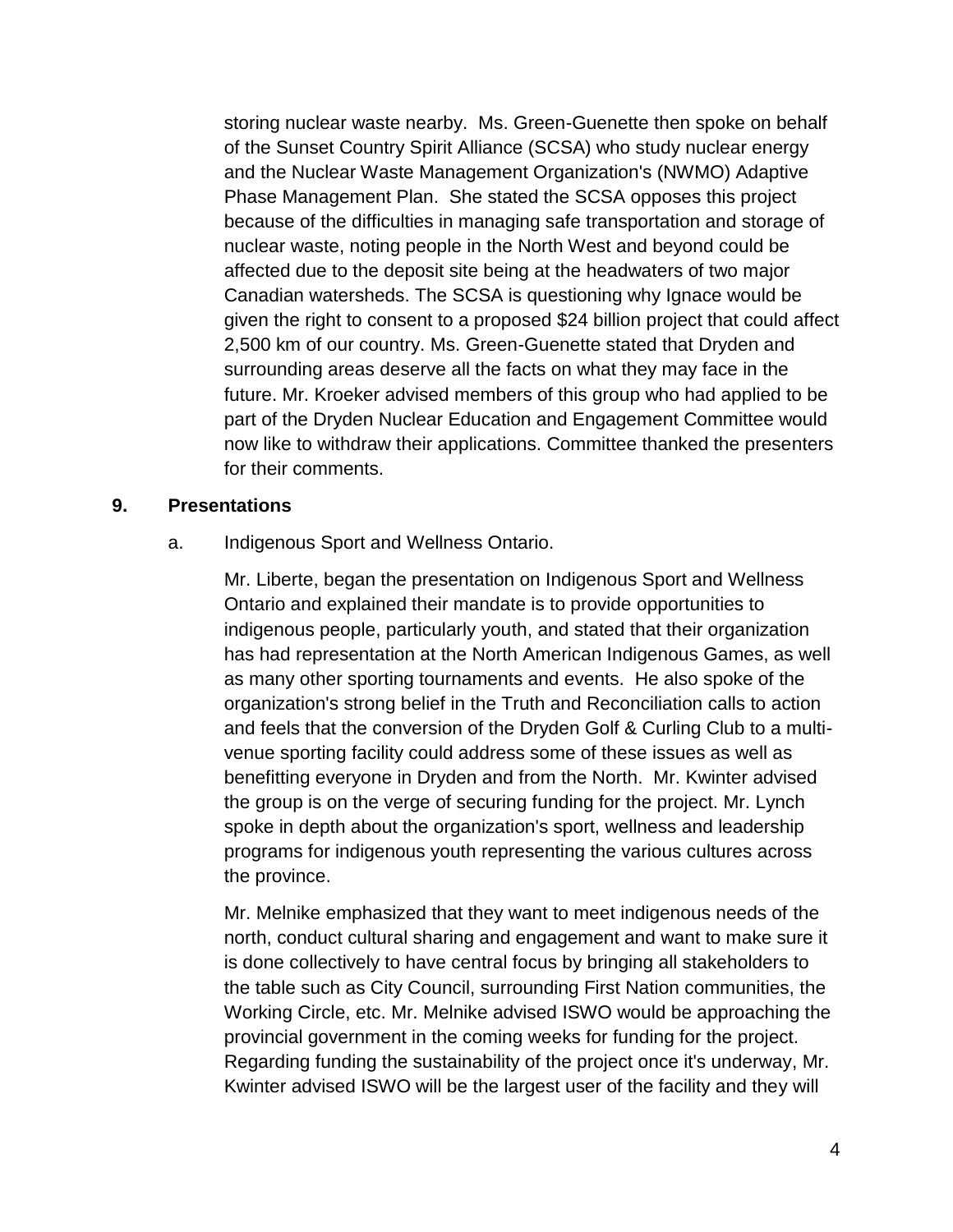be saving money by using their own facility rather than funding others. Committee noted that this was an exciting proposition and would be a win for everyone and good for our community. In response to a question, Mr. Kwinter advised that ISWO would be operating and managing the facility as the government will expect a hands on role from them but noted it would be a collaborative effort with stakeholders, volunteers and the City of Dryden.

Committee thanked the ISWO presenters.

#### **10. Public Notices - Clerk**

a. Process for Dryden Residents to Obtain Criminal Reference Checks Effective February 14, 2022.

Ms. Euler stated the first public notice is to advise that effective today the Ontario Provincial Police will be processing all criminal reference checks and for more information visit opp.ca.

b. 2022 Municipal Election Notice of Nominations for Office.

Ms. Euler said this notice is to make the public aware that nomination papers for the 2022 Municipal and School Board Elections may be filed on Monday, May 2nd and to check out this notice on the City's website for more information.

c. Applications for Youth Advisory Council.

Ms. Euler reminded the public that the Youth Advocacy Council is looking for applicants and more information can be obtained in the public notice from the agenda of this meeting.

d. Applications for Dryden's Nuclear Education and Engagement Committee.

Ms. Euler stated the Nuclear Education and Engagement Committee is looking for applicants and details can be seen on the public notice in the agenda and on the City's website.

#### **11. Staff Reports**

a. Economic Development-2022-001 276 Duke Street CIP Application - Economic Development Manager.

Mr. Peacock presented his Staff Report requesting Council's direction regarding the Community Improvement Plan (CIP) Application for 276 Duke Street.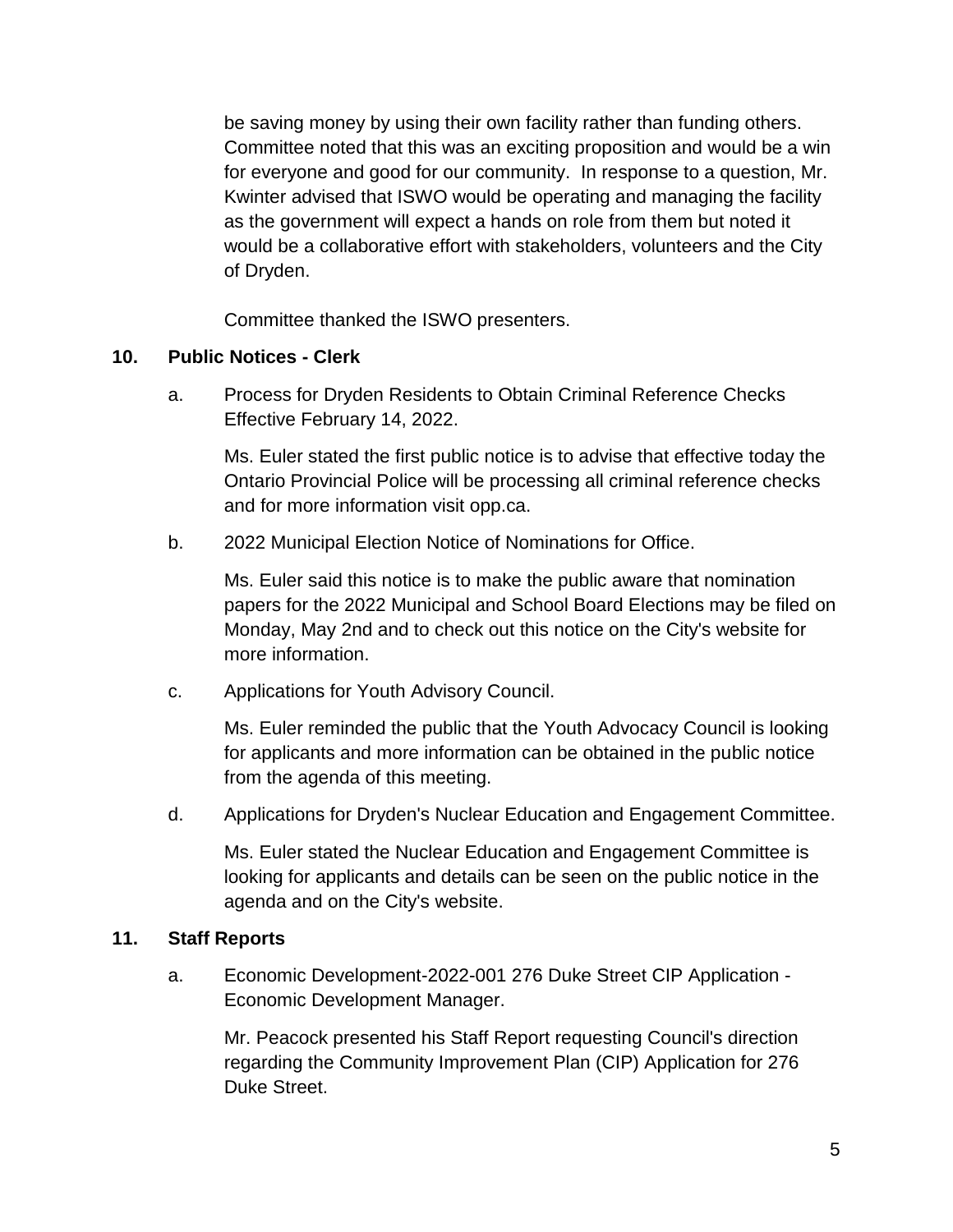Councillors Bush, Carlucci and Price all stated their concerns with the financial implications of the tax portion of this report. Additionally, Councillor Bush and Price were not in favour of forgiving building permit expenses and Mr. Nesbitt concurred as the City already offers good incentives for developers such as no development fees.

Committee gave direction for Mr. Peacock to proceed with option g) which states no additional incentives.

### **ACTION: Economic Development Manager**

b. Building and Planning-2022-001 Crematoria, City Policy - Junior Planner.

Mr. Russo presented his Staff Report regarding a proposed City of Dryden Policy on Crematoria. Mr. Russo went through the background information, including examination of potentially relevant legislation, agencies and policies, public consideration, land use compatibility, separation distances, demand for cremation services, application requirements, municipal processes, and discussion as they relate to recommended criteria to consider when granting municipal public interest approvals for crematoria. Committee directed staff to bring a By-law forward to the Council Meeting on February 28th, 2022 to approve City Policy CD-CR-01.

# **ACTION: Administration**

c. Public Works-2022-005 MTO Letter Re Extension of Highway #502 – Follow Up - Manager of Public Works.

Mr. Poole presented his Staff Report regarding follow-up with Ministry of Transportation's (MTO) presentation last month regarding the extension of Gordon Road (Highway 502). Mr. Poole asked for direction from Committee on how to respond to the January 2022 correspondence from the MTO to proceed with Gordon Road as an extension of Highway 502. Some discussion took place and Committee agreed with bringing this forward to the February 28th, 2022 Council Meeting to approve the MTO's request.

# **ACTION: Administration**

d. Finance-2022-002 Vesting of Properties – February 2022 - Treasurer.

Mr. Lansdell-Roll presented his Staff Report regarding the vesting of properties at 149 Third Street and 186 Grand Trunk Avenue also known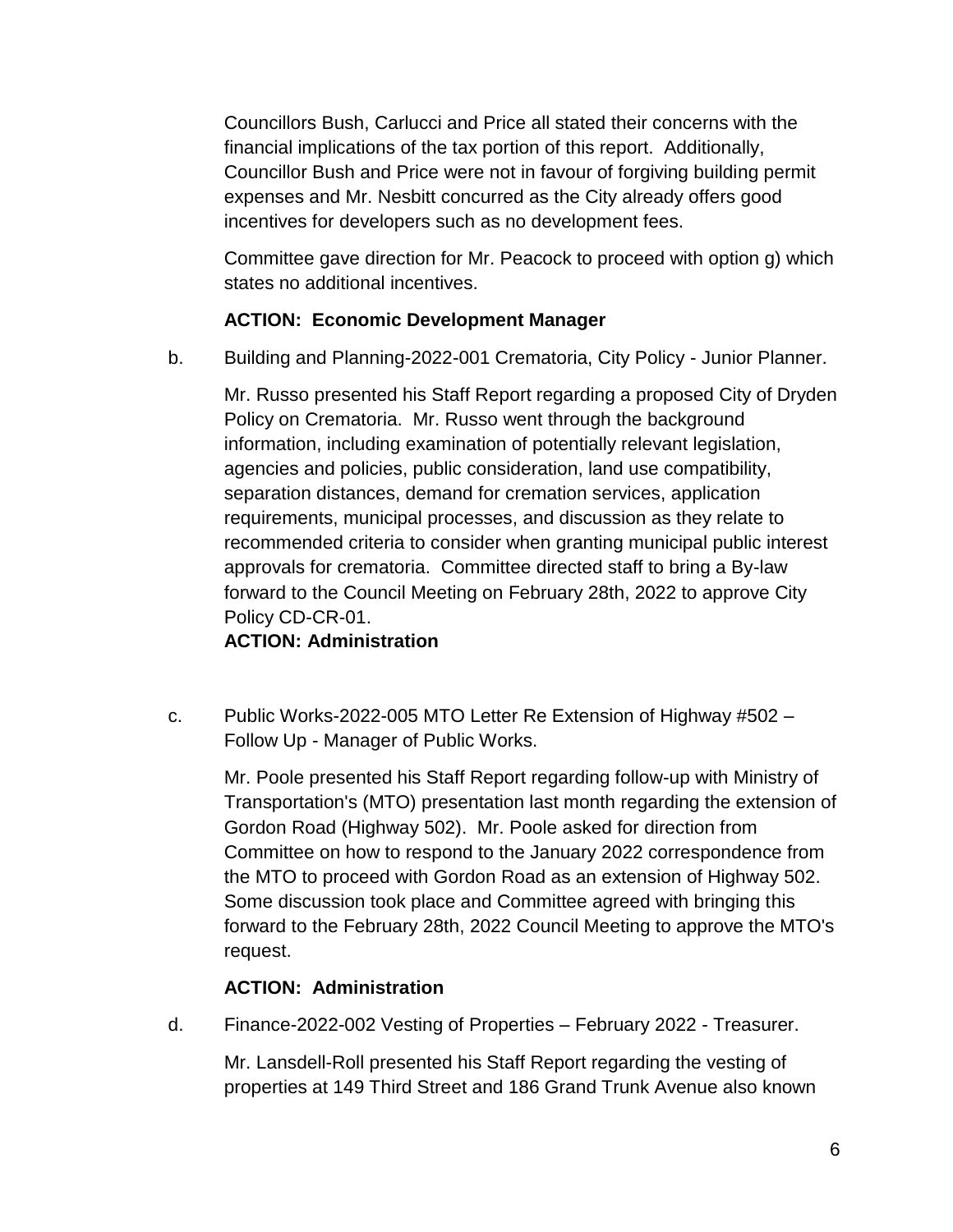as the Trans Canada Motel & Restaurant. Discussion ensued and Committee directed that this item be brought forward to the February 28th meeting of Council.

#### **ACTION: Administration**

e. Finance-2022-003 Section 357 – Cancellation, Reduction, Refund of Taxes - Treasurer.

Mr. Lansdell-Roll presented his Staff Report for approval of the Section 357 application for the cancellation, reduction or refund of taxes due to a fire. Committee agreed with the recommendation and directed this item be brought forward to the February 28th meeting of Council.

# **ACTION: Administration**

f. Finance-2022-004 Debt Policy - Treasurer.

Mr. Lansdell-Roll presented his Staff Report and asked for Committee's approval of the proposed Debt Policy FI-DE-01. Committee gave direction to bring this item forward to the next meeting of Council on February 28th, 2022.

### **ACTION: Administration**

g. Finance-2022-005 Dedicated Gas Tax Funds for Public Transportation Program (Provincial Gas Tax Program) - Treasurer.

Mr. Lansdell-Roll presented his Staff Report on Dedicated Gas Tax Funds for the Public Transportation Program and asked Committee for approval of a by-law authorizing the Mayor and Clerk to execute the Letter of Agreement for the provision and use of dedicated gas tax funds under this Program. Council directed that this item be brought forward to the February 28th, 2022 Council meeting.

# **ACTION: Administration**

h. Finance-2022-006 - 2022 Budget - Treasurer.

Mr. Lansdell-Roll presented his Staff Report asking Committee to approve the 2022 Budget. Committee gave approval to bring forward a by-law to adopt the budget at the next Council Meeting on February 28th, 2022.

# **ACTION: Administration**

i. Administration-2022-007 Municipal Office and Facility Closures for 2022 and 2023 - Clerk.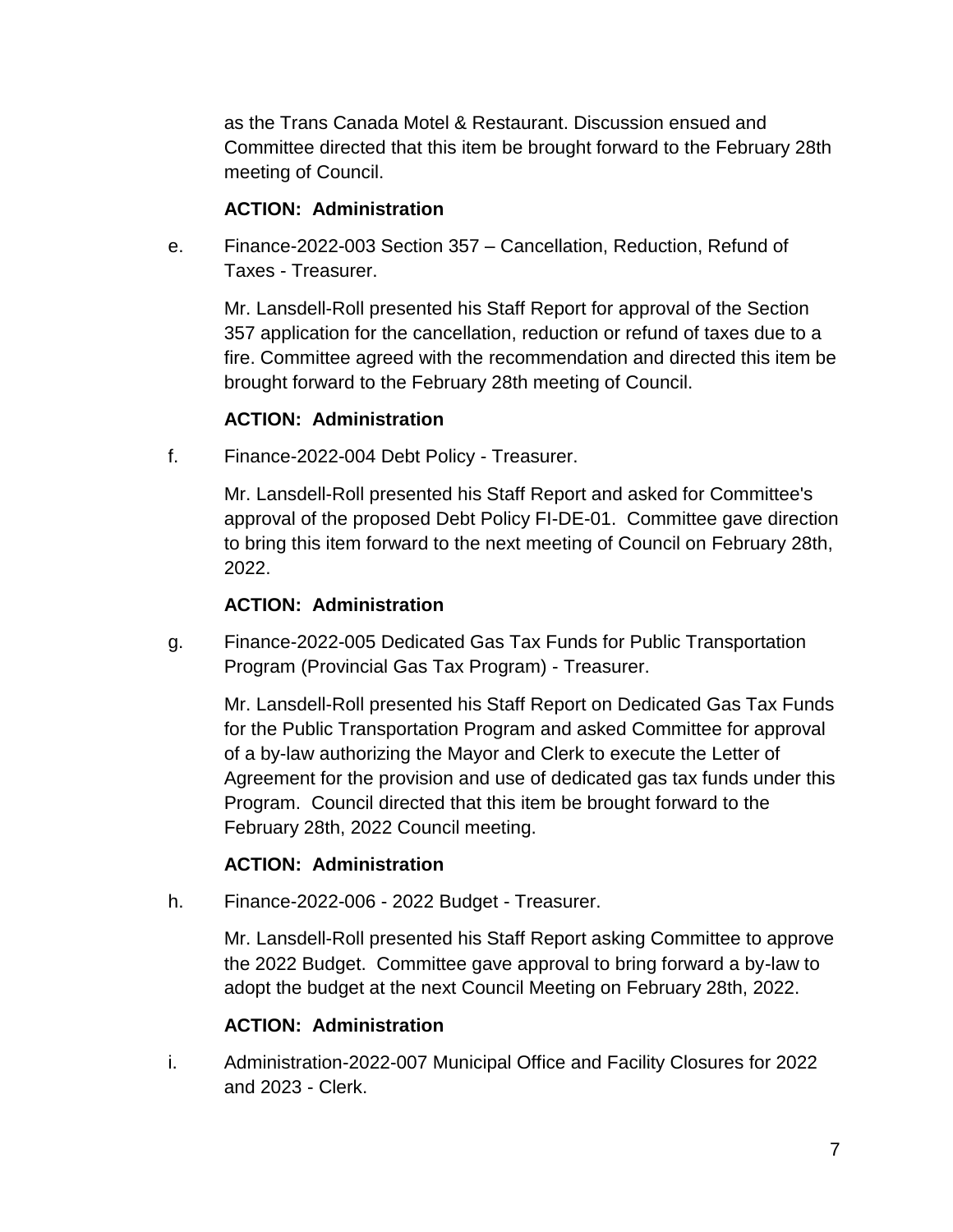Ms. Euler presented her Staff Report asking Committee for approval of Municipal Office and Facility Closures for the 2022 and 2023 holiday period. Committee directed this be brought forward to the next Council Meeting on February 28th, 2022.

#### **ACTION: Administration**

j. Administration-2022-008 Council Meeting Schedule for December 2022 - Clerk.

Ms. Euler presented her Staff Report asking for Committee's direction on moving forward the December 2022 Council Meeting schedule giving consideration to Christmas closures. Committee directed this be brought forward to the February 28th, 2022 Council Meeting.

#### **ACTION: Administration**

#### **12. Notices of Motion**

None.

#### **13. Announcements**

a. Mayor

Mayor Wilson stated that he provided his input with the Ministry of Finance regarding the 2022 Pre-Budget Consultation process discussing many topics including housing, crown land, income tax incentives, the Trans Canada Highway and social service costs.

#### b. Councillors

Councillor MacKinnon mentioned he will be busy with upcoming KDSB meetings.

Councillor Carlucci thanked everyone for a great meeting.

Councillor McKay said it was a great meeting.

Councillor Bush wished everyone a Happy Valentine's Day.

Councillor Price mentioned she will be busy in the next two weeks with numerous meetings and that tonight's meeting had been very productive.

#### **14. Adjournment**

The meeting adjourned at 9:32 p.m. and Mayor Wilson wished Councillor Bush a Happy Birthday.